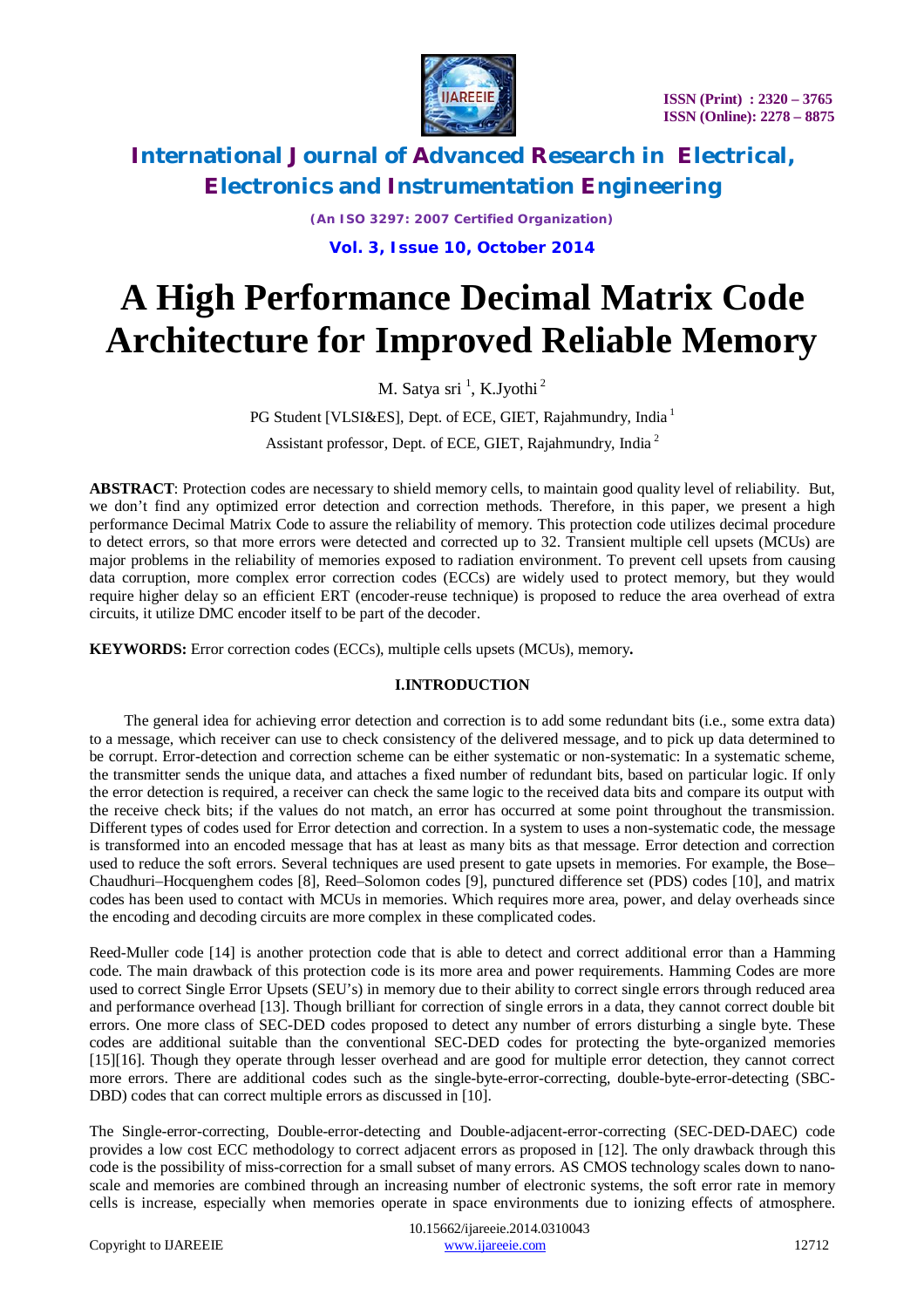

*(An ISO 3297: 2007 Certified Organization)*

# **Vol. 3, Issue 10, October 2014**

Interleaving technique has been used to restrain MCUs. However, interleaving technique may not be practically used in content-addressable memory (CAM), because of the tight coupling of hardware structures from both cells and comparison circuit structures.

Built-in current sensors (BICS) are proposed to assist with single-error correction and double-error detection codes to provide protection against cell upsets, which can only correct two errors in a word. More recently, in 2-D matrix codes (MCs) are proposed to efficiently correct MCUs per word with a low delay and in this word is divided into rows and columns. The bits per row are protected by Hamming code, while parity is added in each column. For the MC Implemented on Hamming, when two errors were detected by Hamming, the vertical syndrome bits were activated so that these two errors can be corrected. As a result, MC is capable of correcting only two errors. In decimal algorithm with Hamming code has been conceived to be applied at software level. It works to detect and correct soft errors by addition of integer values. The results obtained have shown that this approach have a lower delay overhead over other codes.

The contribution of this paper is a novel decimal matrix code (DMC) based on divide-symbol is implemented to provide enhanced memory reliability. The implemented DMC utilized decimal algorithm (decimal integer addition and decimal integer subtraction) to identify errors. By using decimal algorithm is that the error detection capability was maximized so that the reliability of memory was enhanced. Besides, the encoder-reuse technique (ERT) was implemented to minimize the area overhead of extra circuits (encoder and decoder) without disturbing the whole encoding and decoding processes, because ERT use DMC encoder itself to be part of the decoder.



**Fig.1 schematic of fault-tolerant memory protected with DMC**.

# **II. HIGH PERFORMANCE IMPLEMENTATION OF DECIMAL MATRIX CODE**

In this section, DMC is used to assure reliability in the presence of MCUs through reduced performance overheads, and a 64-bit word is encoded and decoded as an example based on the proposed techniques.

### *A. Schematic of Fault-Tolerant Memory*

The schematic of fault-tolerant memory is depicted in Fig1. First, during the encoding (write) process, information bits D are giving to the DMC encoder, and the horizontal redundant bits H and vertical redundant bits V are obtained from the DMC encoder. After this encoding process DMC codeword is stored in the memory. If MCUs happen in the memory, these errors can be corrected in the decoding (read) method. Due to the advantage of decimal algorithm, DMC has high fault-tolerant capability. In the fault-tolerant memory, the Encoder Reuse technique was used to decrease the area overhead of extra circuits and will be introduced in the following sections.

### *B. DMC Encoder*

In this DMC, first, the divide-symbol and place-matrix ideas were performed, i.e., the N-bit word was divided into k symbols of m bits (N = k  $\times$  m), and these symbols were arranged in a k1  $\times$  k2 2-D matrix (k = k1  $\times$  k2, here the values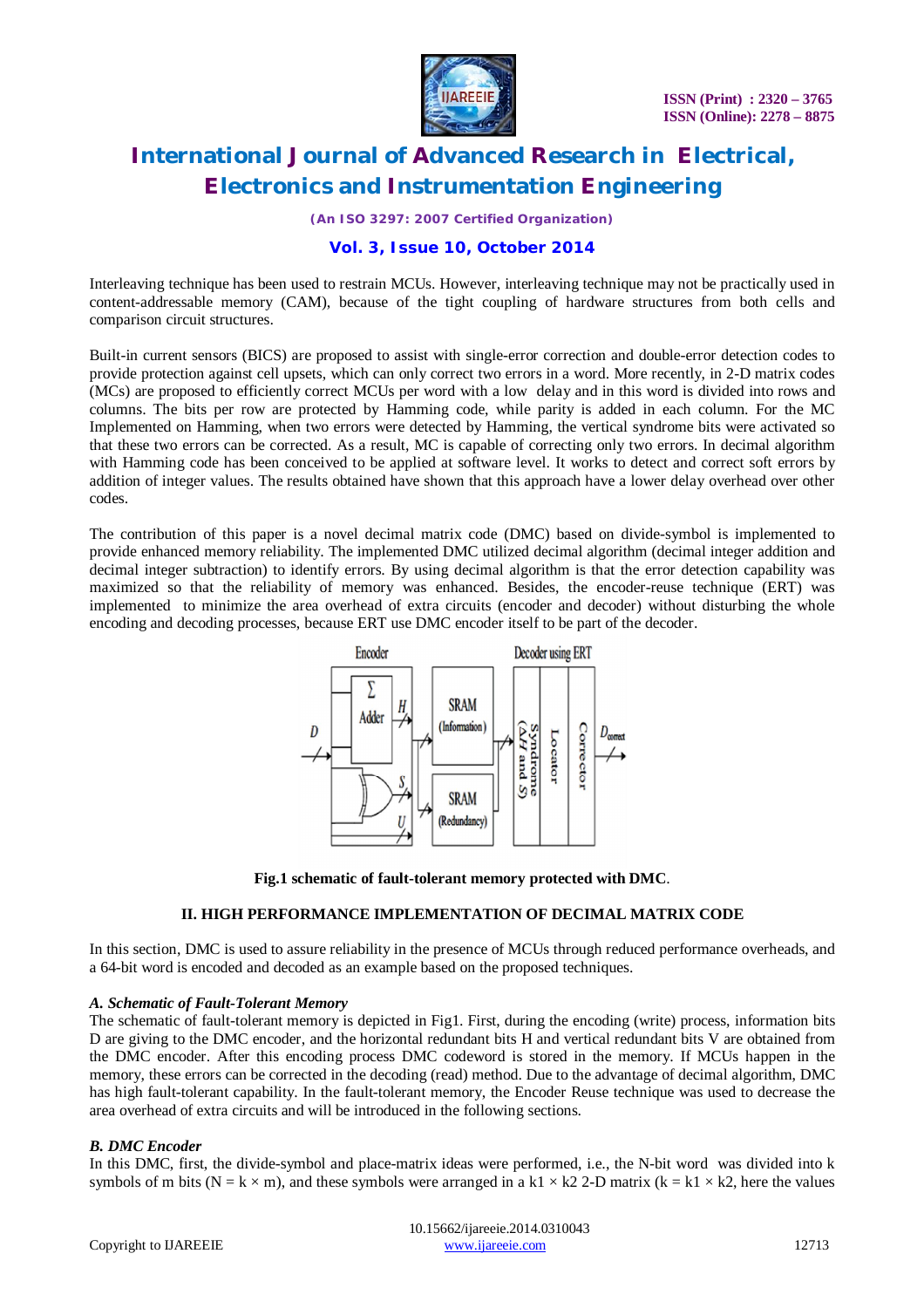

*(An ISO 3297: 2007 Certified Organization)*

# **Vol. 3, Issue 10, October 2014**

of k1 and k2 represents the number of rows and columns in the logical matrix respectively). Second, the horizontal redundant bits H were produced by performing decimal integer addition of selected symbols per row. Here, each symbol is regard as a decimal integer

|         |  |  |  |         |  |  |  |  |  |  |  |  |  |  | $1.101$ with $0.111001$ is the second way to the station. In the second |                |  |  |  |  |  |  |  |  |         |  |  |                     |  |  |                     |  |         |  |         |  |  |                                                                                                                                                                                                                                                                    |  |  |  |  |  |  |  |  |  |  |
|---------|--|--|--|---------|--|--|--|--|--|--|--|--|--|--|-------------------------------------------------------------------------|----------------|--|--|--|--|--|--|--|--|---------|--|--|---------------------|--|--|---------------------|--|---------|--|---------|--|--|--------------------------------------------------------------------------------------------------------------------------------------------------------------------------------------------------------------------------------------------------------------------|--|--|--|--|--|--|--|--|--|--|
| Symbol7 |  |  |  | Symbol6 |  |  |  |  |  |  |  |  |  |  |                                                                         | <b>Symbol5</b> |  |  |  |  |  |  |  |  | Symbol4 |  |  | Symbol <sup>3</sup> |  |  | Symbol <sub>2</sub> |  | Symbol1 |  | Symbol0 |  |  |                                                                                                                                                                                                                                                                    |  |  |  |  |  |  |  |  |  |  |
|         |  |  |  |         |  |  |  |  |  |  |  |  |  |  |                                                                         |                |  |  |  |  |  |  |  |  |         |  |  |                     |  |  |                     |  |         |  |         |  |  |                                                                                                                                                                                                                                                                    |  |  |  |  |  |  |  |  |  |  |
|         |  |  |  |         |  |  |  |  |  |  |  |  |  |  |                                                                         |                |  |  |  |  |  |  |  |  |         |  |  |                     |  |  |                     |  |         |  |         |  |  | $-1 \; 661 \; 662 \; 661 \; 660 \; 1691 \; 659 \; 1651 \; 655 \; 666 \; 665 \; 666 \; 666 \; 667 \; 668 \; 668 \; 669 \; 669 \; 669 \; 669 \; 669 \; 669 \; 679 \; 681 \; 685 \; 681 \; 685 \; 682 \; 689 \; 685 \; 687 \; 689 \; 689 \; 689 \; 689 \; 689 \; 699$ |  |  |  |  |  |  |  |  |  |  |
|         |  |  |  |         |  |  |  |  |  |  |  |  |  |  |                                                                         |                |  |  |  |  |  |  |  |  |         |  |  |                     |  |  |                     |  |         |  |         |  |  |                                                                                                                                                                                                                                                                    |  |  |  |  |  |  |  |  |  |  |

**Fig.2 64-bits DMC logical organization (k=2× 8 and m = 4). Here, each symbol is regarded as a decimal integer.**

Third, the vertical redundant bits V were obtained by binary operation among the bits per column. It should be noted that both divide-symbol and arrange-matrix are implemented in logical instead of in physical. Therefore, the DMC does not require changing the physical structure of the memory.

To explain the implemented DMC scheme, we have to consider a 64-bit word as an example, as shown in Fig. 2. The cells from  $D_0$  to  $D_{63}$  are information bits. This 64-bit word was divided into sixteen symbols of 4-bit.  $k_1 = 2$  and  $k_2 = 4$ have to select simultaneously. H<sub>0</sub>–H<sub>39</sub> are horizontal check bits; V<sub>0</sub> through V<sub>31</sub> are vertical check bits. The maximum correction capability (i.e., the maximum size of MCUs can be corrected) and the number of redundant bits are different when the different values for k and m are select. Therefore, k and m must be carefully adjusted to decrease the correction capability and minimize the number of redundant bits. For example, in this case, when  $k = 2 \times 2$  and  $m = 8$ , only 1-bit error can be corrected and the number of redundant bits is 80. When  $k = 4 \times 4$  and  $m = 2$ , 3-bit errors can be corrected and the number of redundant bits is reduced to 32. However, when  $k = 2 \times 4$  and  $m = 4$ , the maximum correction capability is up to 5 bits and the number of redundant bits is 72. In this paper, in order to enhance the reliability of memory, the error correction capability is first measured, so  $k = 2 \times 8$  and  $m = 4$  are utilized to construct DMC.

| The horizontal redundant bits H can be obtained by decimal integer addition as follow: |  |
|----------------------------------------------------------------------------------------|--|
| $H_4H_3H_2H_1H_0 = D_3D_2D_1D_0 + D_{19}D_{18}D_{17}D_{16}$                            |  |
| $H_9H_8H_7H_6H_5 = D_7D_6D_5D_4 + D_{23}D_{22}D_{21}D_{20}$                            |  |

And similarly for the horizontal redundant bits  $H_{14}H_{13}H_{12}H_{11}H_{10}H_{19}H_{18}H_{17}H_{16}H_{15}H_{16}H_{24}H_{23}H_{21}H_{20}$ ,  $H_{29}H_{28}H_{27}H_{26}H_{25}$ ,  $H_{34}H_{33}H_{32}H_{31}H_{30}$  and  $H_{39}H_{38}H_{37}H_{36}H_{35}$  were calculated. Where "+" represents decimal integer addition.

For the vertical redundant bits V, we have  $V0 = D_0^{\alpha} \Delta D_3$  (3)  $V1 = D_1^{\wedge} D_{32}$  (4) and similarly for the rest vertical redundant bits.

The encoding can be performed by decimal and binary addition operations from (1) to (4). The encoder that computes the redundant bits using multi-bit adders and XOR gates is shown in Figure. In this figure,  $H_{39} - H_0$  are horizontal redundant bits,

 $V_{31} - V_0$  are vertical redundant bits, and the remaining bits  $U_{63} - U_0$  are the information bits which are directly copied from  $D_{31}$  to  $D_0$ .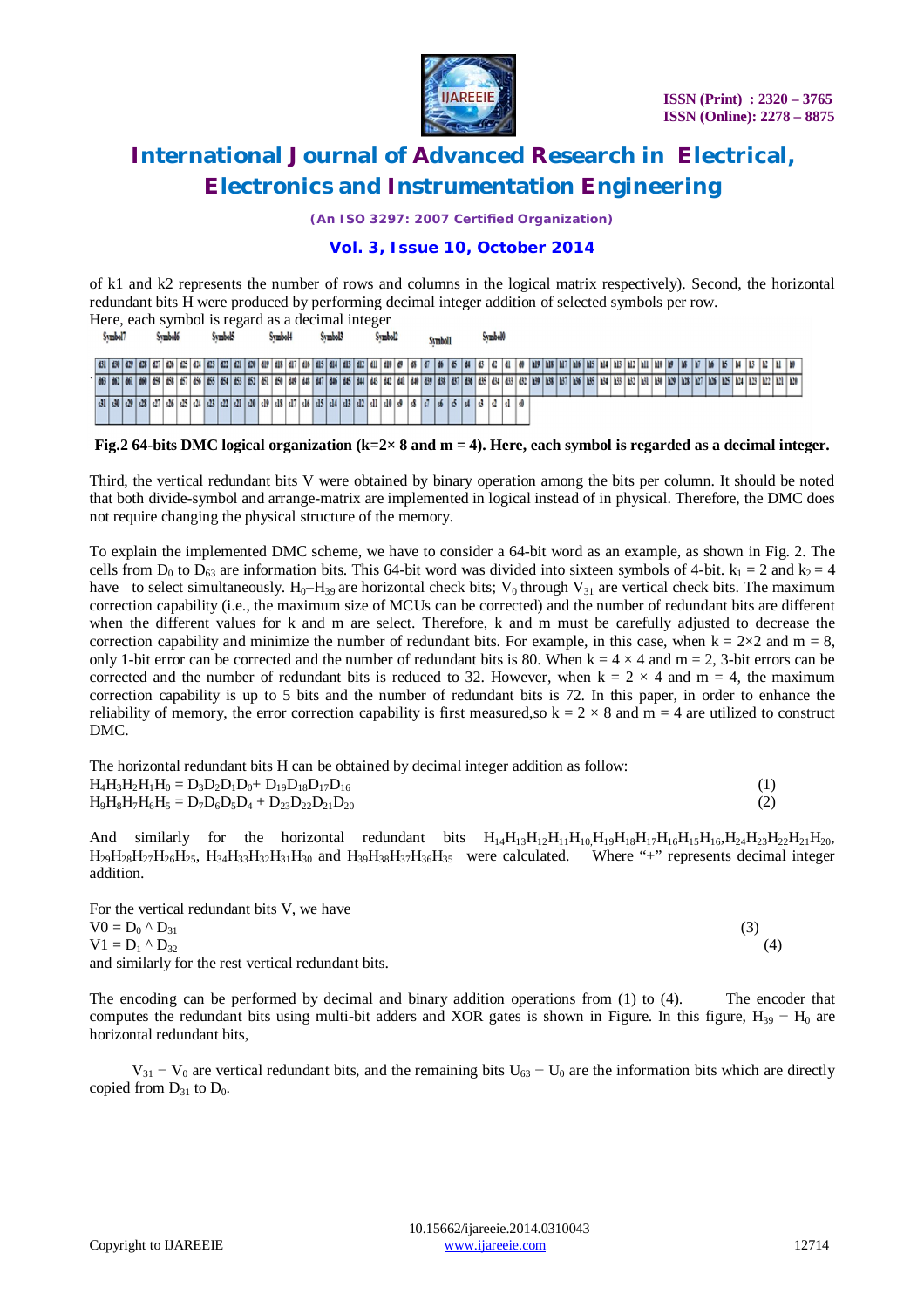

*(An ISO 3297: 2007 Certified Organization)*

# **Vol. 3, Issue 10, October 2014**



**Fig.3 64-bit DMC encoder structure using multi bit adders and XOR gates**

### *C. DMC Decoder*

To obtain a word being corrected, the decoding process is required. For example, first, the received redundant bits  $H_4H_3H_2H_1H_0'$  and  $V_0'$ - $V_3'$  are generated by the received information bits D'. Second, the horizontal syndrome bits  $\Delta H_4H_3H_2H_1H_0$  and the vertical syndrome bits S<sub>3</sub>–S<sub>0</sub> can be calculated as follows:  $\Delta H_4 H_3 H_2 H_1 H_0 = H_4 H_3 H_2 H_1 H_0' - H_4 H_3 H_2 H_1 H_0$  (5)<br>  $S_0 = V_0' \Delta V_0$  (6)

# $S_0 = V_0' \, {}^{\prime}V_0$  (6)

and alike for the rest vertical syndrome bits, where "−" represents decimal integer subtraction.

When  $\Delta H_4H_3H_2H_1H_0$  and  $S_3 - S_0$  are equal to zero, the stored codeword have original information bits in symbol 0 where no errors happen. When  $\Delta H_4 H_3 H_2 H_1 H_0$  and  $S_3 - S_0$  are nonzero, the induced errors (the quantity of errors is 4 in this case) are detected and located in symbol 0, and then the errors can be corrected by

$$
D_{0\text{correct}} = D_0 \wedge S_0 \tag{7}
$$

 The DMC decoder is depicted in Fig 4, which is prepared up of the following sub modules, and each executes a particular task in the decoding process: syndrome calculator, error locator, and error corrector. It can be observed from the fig.4 that the redundant bits must be recomputed from the received information bits D' and compare to the original set of redundant bits in order to obtain the syndrome bits ∆H and S. Then error locator uses ∆H and S to detect and locate which bits some errors occur in. Finally, in the error corrector, these errors can be corrected by inverting the values of error bits.



Copyright to UAREEIE www.ijareeie.com 12715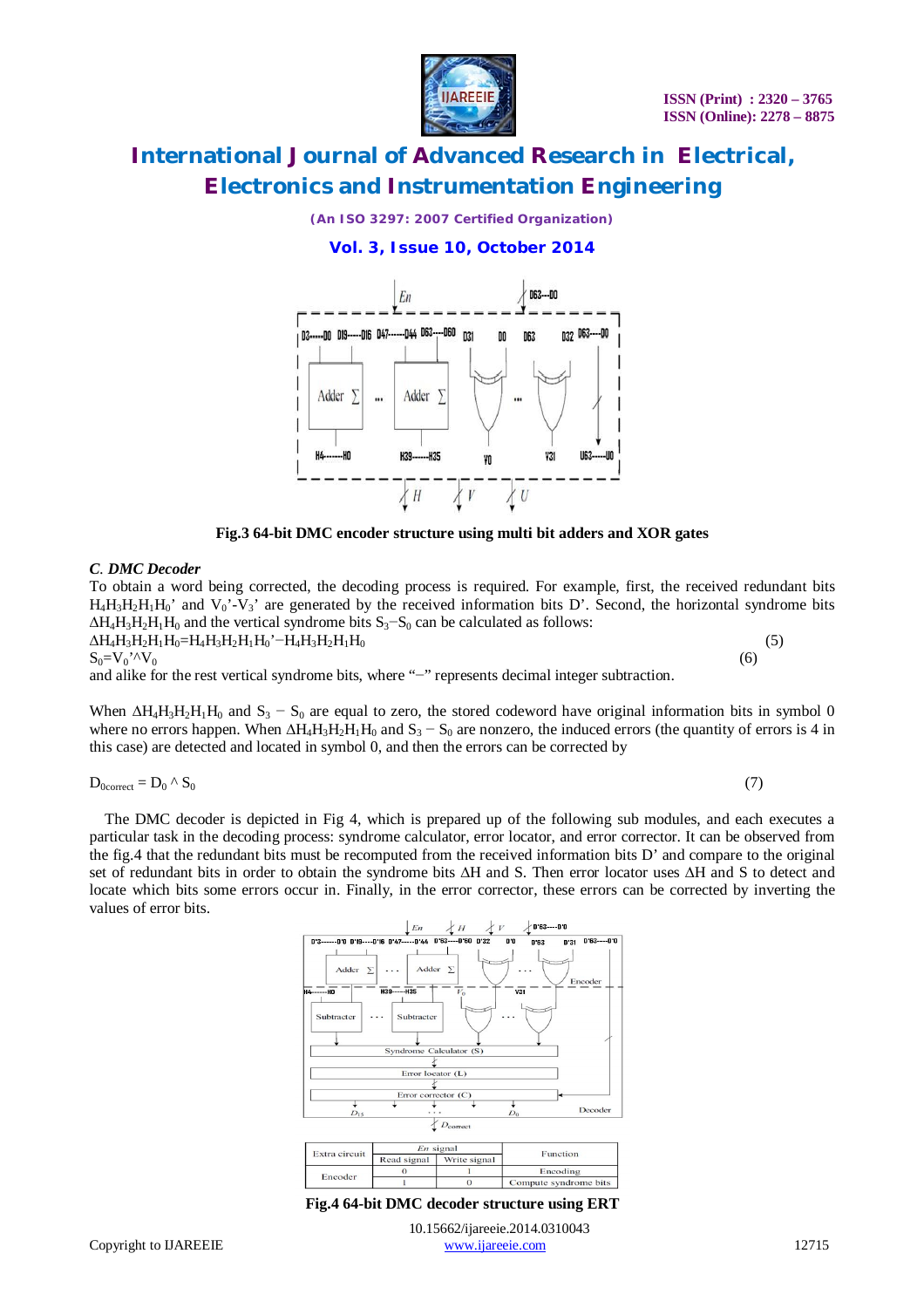

*(An ISO 3297: 2007 Certified Organization)*

# **Vol. 3, Issue 10, October 2014**

In the proposed scheme, the circuit area of DMC is minimized with reusing its encoder. This is calling the ERT. The ERT can decrease the area overhead of DMC without disturbing the entire encoding and decoding processes. From Fig 4, it can be practical that the DMC encoder is also reused for obtaining the syndrome bits in DMC decoder. Therefore, the entire circuit area of DMC can be minimized as a result of using the existent circuits of encoder. Besides, the figure shows the proposed decoder with an allow signal En for deciding whether the encoder needs to be a part of the decoder. In other words, the En signal is used for distinguishing the encoder from the decoder, and it is under manage of the write and read signals in memory. Therefore, in the encoding (write) mode, the DMC encoder is only an encoder to execute the encoding operations. However, in the decoding (read) mode, this encoder is employed for computing the syndrome bits in the decoder. These obviously show how the area overhead of extra circuits can be substantially decreased.



### **III.SIMULATION RESULTS**





**Fig.6 RTL Schematic diagram**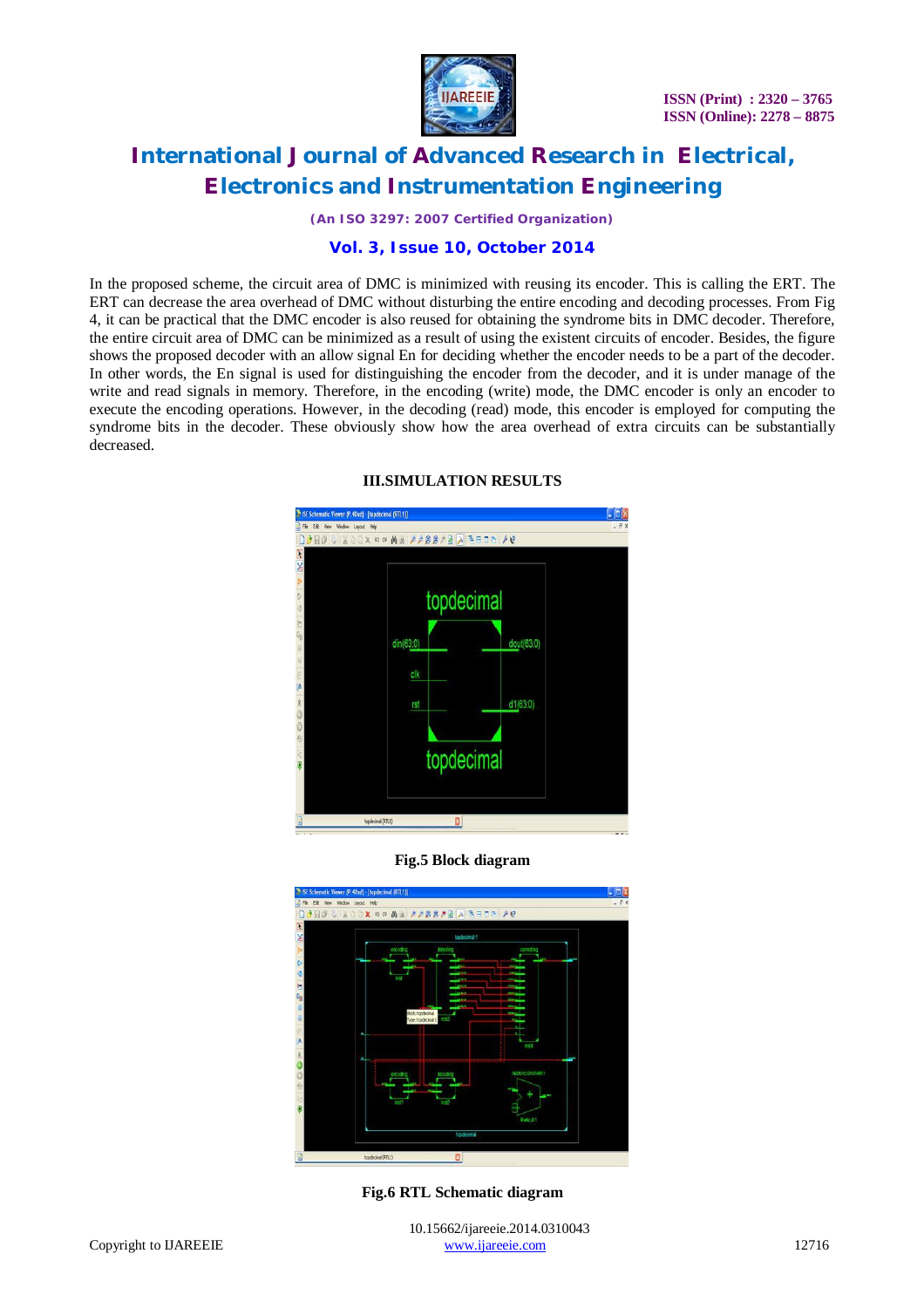

*(An ISO 3297: 2007 Certified Organization)*

# **Vol. 3, Issue 10, October 2014**



**Fig.7 Technology schematic**

| 840            |        | Float (P.40xd) - [Default.wefg] | Sinulation Window Layout Help |        |                    |                |               |                                                                                                                                                                                  |           |                   |
|----------------|--------|---------------------------------|-------------------------------|--------|--------------------|----------------|---------------|----------------------------------------------------------------------------------------------------------------------------------------------------------------------------------|-----------|-------------------|
| DB 9<br>ı,     |        |                                 |                               |        |                    |                |               | $\exists$ 00x 0 x 0 x 4 $\land$ 1 1 0 3 = 0 $\neq$ $\neq$ $\neq$ $\beta$ $\neq$ $\beta$ $\neq$ $\pm$ $\uparrow$ $\uparrow$ 0 $\downarrow$ $\downarrow$ $\text{max}$ $\downarrow$ |           |                   |
|                |        |                                 |                               |        |                    |                |               |                                                                                                                                                                                  | 19.000 fs |                   |
|                |        |                                 |                               |        |                    |                |               |                                                                                                                                                                                  |           |                   |
| <b>Name</b>    | Value  |                                 | $100$ rs                      | 200 hs | $300\,\mathrm{ns}$ | <b>Hi30 ns</b> | <b>500 ns</b> | $600$ ns                                                                                                                                                                         | phons:    | BOD <sub>ns</sub> |
|                | coocco | 00000000000<br>10001-00         | Vananzimon                    |        |                    |                |               |                                                                                                                                                                                  |           |                   |
|                | 100000 |                                 |                               |        |                    |                |               |                                                                                                                                                                                  |           |                   |
|                | o      |                                 |                               |        |                    |                |               |                                                                                                                                                                                  |           |                   |
| <b>M</b> doles | 100000 | 00000000000                     |                               |        |                    |                |               |                                                                                                                                                                                  |           |                   |
|                |        |                                 |                               |        |                    |                |               |                                                                                                                                                                                  |           |                   |
|                |        |                                 |                               |        |                    |                |               |                                                                                                                                                                                  |           |                   |
|                |        |                                 |                               |        |                    |                |               |                                                                                                                                                                                  |           |                   |
|                |        |                                 |                               |        |                    |                |               |                                                                                                                                                                                  |           |                   |
|                |        |                                 |                               |        |                    |                |               |                                                                                                                                                                                  |           |                   |
|                |        |                                 |                               |        |                    |                |               |                                                                                                                                                                                  |           |                   |
|                |        |                                 |                               |        |                    |                |               |                                                                                                                                                                                  |           |                   |
|                |        |                                 |                               |        |                    |                |               |                                                                                                                                                                                  |           |                   |
|                |        |                                 |                               |        |                    |                |               |                                                                                                                                                                                  |           |                   |
|                |        |                                 |                               |        |                    |                |               |                                                                                                                                                                                  |           |                   |
|                |        |                                 |                               |        |                    |                |               |                                                                                                                                                                                  |           |                   |
|                |        |                                 |                               |        |                    |                |               |                                                                                                                                                                                  |           |                   |
|                |        |                                 |                               |        |                    |                |               |                                                                                                                                                                                  |           |                   |
|                |        |                                 |                               |        |                    |                |               |                                                                                                                                                                                  |           |                   |
|                |        |                                 |                               |        |                    |                |               |                                                                                                                                                                                  |           |                   |
|                |        |                                 |                               |        |                    |                |               |                                                                                                                                                                                  |           |                   |
|                |        |                                 |                               |        |                    |                |               |                                                                                                                                                                                  |           |                   |
|                |        |                                 |                               |        |                    |                |               |                                                                                                                                                                                  |           |                   |
|                |        |                                 |                               |        |                    |                |               |                                                                                                                                                                                  |           |                   |
|                |        |                                 |                               |        |                    |                |               |                                                                                                                                                                                  |           |                   |
|                |        |                                 |                               |        |                    |                |               |                                                                                                                                                                                  |           |                   |
|                |        | X1: 709.000 ns                  |                               |        |                    |                |               |                                                                                                                                                                                  |           |                   |
|                |        |                                 |                               |        |                    |                |               |                                                                                                                                                                                  |           |                   |

**Fig.8 Simulation output waveform**

# **IV.PERFORMANCE ANALYSIS**

Performance simulation of DMC is carried out successfully with model Sim Altera 6.5e simulator. Simulation and synthesis has been carried out with XILINX ISE.The frequency is 132.258MHZ, the power supply voltage is 1.1Vand delay of 7.038ns, no.of slice flip-flops are 184, 4 input LUTs 326 and no. of IOBS 194 and no. of GCLKS 1.

### **V. CONCLUSION**

In this method we have implemented the 64-bit decimal matrix code for detection and correction of errors in memories. To avoid MCUs from causing data corruption, more complex error correction codes (ECCs) are widely used to protect memory, but the main problem is that they would require higher delay overhead. Newly, matrix codes (MCs) based on hamming codes have been proposed for memory protection. In this implemented system error detection and correction rate was increased compared to 32-bit decimal matrix code.